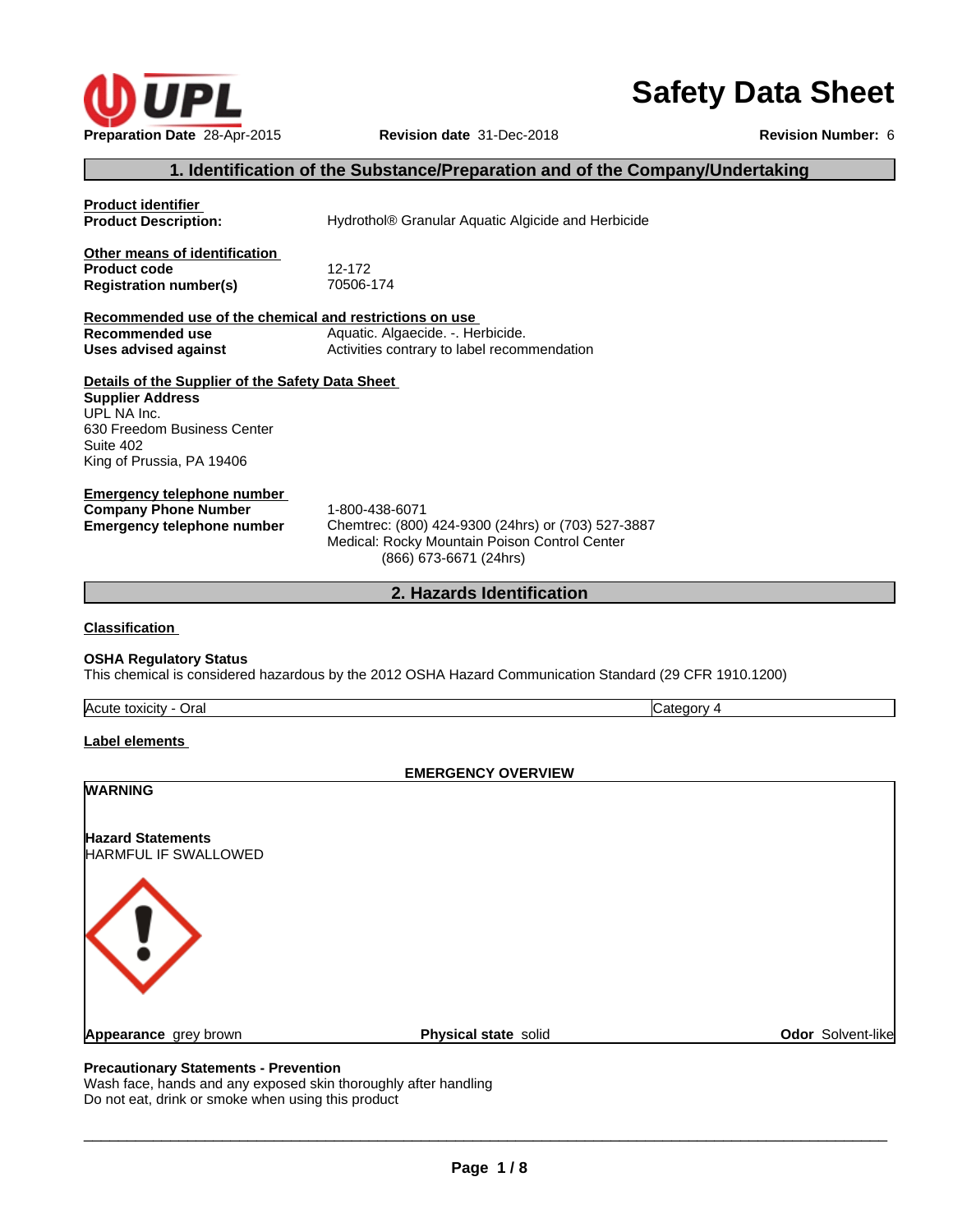IF SWALLOWED: Call a POISON CENTER or doctor/physician if you feel unwell Rinse mouth

#### **Precautionary Statements - Disposal**

Dispose of contents/container to an approved waste disposal plant

#### **Hazards Not Otherwise Classified (HNOC) OTHER INFORMATION**

# **3. Composition/information on Ingredients**

 $\overline{\phantom{a}}$  ,  $\overline{\phantom{a}}$  ,  $\overline{\phantom{a}}$  ,  $\overline{\phantom{a}}$  ,  $\overline{\phantom{a}}$  ,  $\overline{\phantom{a}}$  ,  $\overline{\phantom{a}}$  ,  $\overline{\phantom{a}}$  ,  $\overline{\phantom{a}}$  ,  $\overline{\phantom{a}}$  ,  $\overline{\phantom{a}}$  ,  $\overline{\phantom{a}}$  ,  $\overline{\phantom{a}}$  ,  $\overline{\phantom{a}}$  ,  $\overline{\phantom{a}}$  ,  $\overline{\phantom{a}}$ 

| <b>Chemical</b><br>name                                  | <b>CAS No</b> | - 04<br>.<br>Weiaht· |
|----------------------------------------------------------|---------------|----------------------|
| Mono(N,<br>l-dimethylalkylamine)salt of<br>. N- <i>r</i> | 66330-88-9    |                      |
| endothall                                                |               |                      |

If CAS number is "proprietary", the specific chemical identity and percentage of composition has been withheld as a trade secret.

|                                                                    | 4. First aid measures                                                                                                                                                                                                                                                                                                                 |
|--------------------------------------------------------------------|---------------------------------------------------------------------------------------------------------------------------------------------------------------------------------------------------------------------------------------------------------------------------------------------------------------------------------------|
| <b>FIRST AID MEASURES</b>                                          |                                                                                                                                                                                                                                                                                                                                       |
| Eye contact                                                        | Hold eye open and rinse slowly and gently with water for 15 - 20 minutes. Remove contact<br>lenses, if present, after 5 minutes, then continue rinsing eye. Call a poison control center or<br>doctor for treatment advice. Rinse immediately with plenty of water, also under the eyelids,<br>for at least 15 minutes.               |
| <b>Skin contact</b>                                                | Take off contaminated clothing. Rinse skin immediately with plenty of water for 15-20<br>minutes. Call a poison control center or doctor for treatment advice. Seek immediate<br>medical attention/advice. Wash off immediately with plenty of water for at least 15 minutes.<br>Remove and wash contaminated clothing before re-use. |
| <b>Inhalation</b>                                                  | If breathing is irregular or stopped, administer artificial respiration. MAY CAUSE ALLERGIC<br>RESPIRATORY REACTION. Call a poison control center or doctor for further treatment<br>advice. Move to fresh air. Call a physician or poison control center immediately. Artificial<br>respiration and/or oxygen may be necessary.      |
| Ingestion                                                          | Call a physician or poison control center immediately. May produce an allergic reaction.<br>Clean mouth with water. Never give anything by mouth to an unconscious person. Seek<br>immediate medical attention/advice. Do not induce vomiting without medical advice.                                                                 |
| <b>Most Important Symptoms and Effects, Both Acute and Delayed</b> |                                                                                                                                                                                                                                                                                                                                       |
| <b>Most Important Symptoms and</b><br><b>Effects</b>               | Burning feeling and temporary redness.                                                                                                                                                                                                                                                                                                |
|                                                                    | Indication of Any Immediate Medical Attention and Special Treatment Needed                                                                                                                                                                                                                                                            |
| Notes to physician                                                 | No information available. Treat symptomatically.                                                                                                                                                                                                                                                                                      |
|                                                                    | 5. Fire-fighting measures                                                                                                                                                                                                                                                                                                             |

#### **Suitable extinguishing media**

Use extinguishing measures that are appropriate to local circumstances and the surrounding environment.

#### **Unsuitable extinguishing media** no data available.

#### **Specific hazards arising from the chemical**

No information available.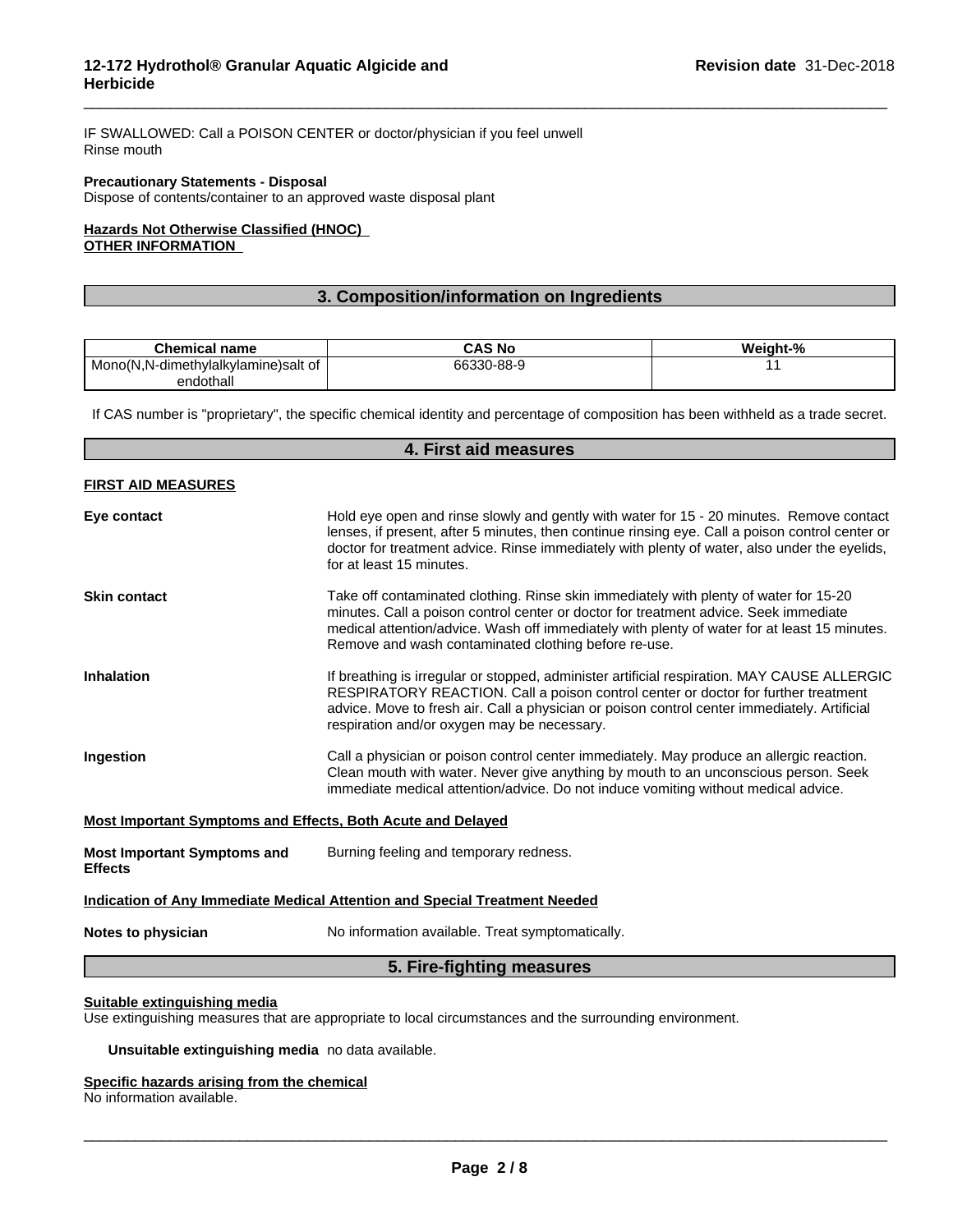**Hazardous combustion products**Extreme temperatures convert Endothall product to endothall anhydride which is a strong vessicant causing blistering of eyes, mucous membranes and skin.

 $\overline{\phantom{a}}$  ,  $\overline{\phantom{a}}$  ,  $\overline{\phantom{a}}$  ,  $\overline{\phantom{a}}$  ,  $\overline{\phantom{a}}$  ,  $\overline{\phantom{a}}$  ,  $\overline{\phantom{a}}$  ,  $\overline{\phantom{a}}$  ,  $\overline{\phantom{a}}$  ,  $\overline{\phantom{a}}$  ,  $\overline{\phantom{a}}$  ,  $\overline{\phantom{a}}$  ,  $\overline{\phantom{a}}$  ,  $\overline{\phantom{a}}$  ,  $\overline{\phantom{a}}$  ,  $\overline{\phantom{a}}$ 

## **Explosion data**

**Protective equipment and precautions for firefighters**

Use personal protective equipment. As in any fire, wear self-contained breathing apparatus pressure-demand, MSHA/NIOSH (approved or equivalent) and full protective gear.

|                                                                                                                        | 6. Accidental release measures                                                                                                                                                                                                                                                                                                                                                                                                                                                                               |  |  |
|------------------------------------------------------------------------------------------------------------------------|--------------------------------------------------------------------------------------------------------------------------------------------------------------------------------------------------------------------------------------------------------------------------------------------------------------------------------------------------------------------------------------------------------------------------------------------------------------------------------------------------------------|--|--|
|                                                                                                                        | Personal precautions, protective equipment and emergency procedures                                                                                                                                                                                                                                                                                                                                                                                                                                          |  |  |
| <b>Personal Precautions</b>                                                                                            | Avoid contact with skin, eyes and clothing. Wear protective gloves/protective clothing and<br>eye/face protection.                                                                                                                                                                                                                                                                                                                                                                                           |  |  |
| <b>Environmental Precautions</b>                                                                                       |                                                                                                                                                                                                                                                                                                                                                                                                                                                                                                              |  |  |
| <b>Environmental precautions</b>                                                                                       | Consult a regulatory specialist to determine appropriate state or local reporting<br>requirements, for assistance in waste characterization and/or hazardous waste disposal<br>and other requirements listed in pertinent environmental permits. Do not flush into surface<br>water or sanitary sewer system. Local authorities should be advised if significant spillages<br>cannot be contained.                                                                                                           |  |  |
| Methods and material for containment and cleaning up                                                                   |                                                                                                                                                                                                                                                                                                                                                                                                                                                                                                              |  |  |
| <b>Methods for Clean-Up</b>                                                                                            | Sweep up and shovel into suitable containers for disposal. Keep in suitable and closed<br>containers for disposal. Shovel or sweep up.                                                                                                                                                                                                                                                                                                                                                                       |  |  |
|                                                                                                                        | 7. Handling and Storage                                                                                                                                                                                                                                                                                                                                                                                                                                                                                      |  |  |
| <b>Precautions for safe handling</b>                                                                                   |                                                                                                                                                                                                                                                                                                                                                                                                                                                                                                              |  |  |
| <b>Handling</b>                                                                                                        | Avoid dust formation. Avoid breathing dust. Keep out of reach of children. In case of<br>insufficient ventilation, wear suitable respiratory equipment. Avoid contact with skin and<br>eyes. Empty containers may contain hazardous residues.                                                                                                                                                                                                                                                                |  |  |
| Conditions for safe storage, including any incompatibilities                                                           |                                                                                                                                                                                                                                                                                                                                                                                                                                                                                                              |  |  |
| <b>Storage</b>                                                                                                         | Store in an area where cross-contamination with pesticides, fertilizers, food or feed could<br>not occur. Keep tightly closed in a dry and cool place. Keep in properly labelled containers.<br>Keep containers tightly closed in a cool, well-ventilated place.                                                                                                                                                                                                                                             |  |  |
| incompatible materials                                                                                                 | No information available.                                                                                                                                                                                                                                                                                                                                                                                                                                                                                    |  |  |
|                                                                                                                        | 8. Exposure Controls/Personal Protection                                                                                                                                                                                                                                                                                                                                                                                                                                                                     |  |  |
| <b>Exposure guidelines</b>                                                                                             | This product does not contain any hazardous materials with occupational exposure limits<br>established by the region specific regulatory bodies.                                                                                                                                                                                                                                                                                                                                                             |  |  |
| <b>Engineering controls</b>                                                                                            | Investigate engineering techniques to reduce exposures. Local mechanical exhaust<br>ventilation is preferred. Consult ACGIH ventilation manual or NFPA Standard 91 for design<br>of exhaust systems.                                                                                                                                                                                                                                                                                                         |  |  |
| Personal protective equipment<br><b>Eye/Face Protection</b><br><b>Skin protection</b><br><b>Respiratory protection</b> | Goggles.<br>Rubber gloves. Wear protective gloves/clothing.<br>Where airborne exposure is likely, use NIOSH approved respiratory protection equipment<br>appropriate to the material and/or its components. Full facepiece equipment is<br>recommended and, if used, replaces need for face shield and/or chemical goggles. If<br>exposures cannot be kept at a minimum with engineering controls, consult respirator<br>manufacturer to determine appropriate type equipment for given application. Observe |  |  |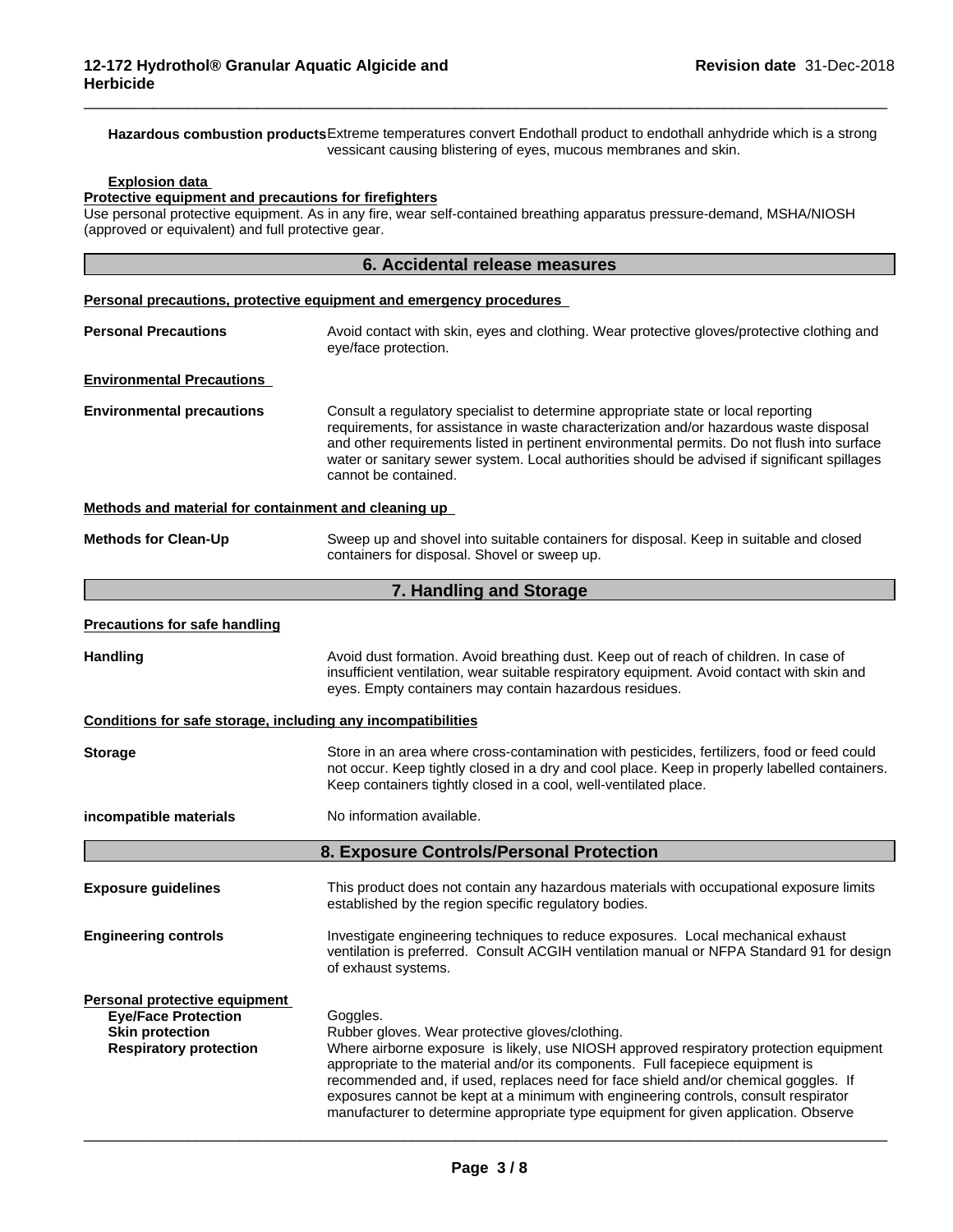respirator use limitations specified by NIOSH or the manufacturer. For emergency and other conditions where there may be a potential for significant exposure, use an approved full face positive-pressure, self-contained breathing apparatus. Respiratory protection programs must comply with 29 CFR 1910.134.

 $\overline{\phantom{a}}$  ,  $\overline{\phantom{a}}$  ,  $\overline{\phantom{a}}$  ,  $\overline{\phantom{a}}$  ,  $\overline{\phantom{a}}$  ,  $\overline{\phantom{a}}$  ,  $\overline{\phantom{a}}$  ,  $\overline{\phantom{a}}$  ,  $\overline{\phantom{a}}$  ,  $\overline{\phantom{a}}$  ,  $\overline{\phantom{a}}$  ,  $\overline{\phantom{a}}$  ,  $\overline{\phantom{a}}$  ,  $\overline{\phantom{a}}$  ,  $\overline{\phantom{a}}$  ,  $\overline{\phantom{a}}$ 

#### **General hygiene considerations**

Do not eat, drink or smoke when using this product. Wash hands before breaks and immediately after handling the product. Remove and wash contaminated clothing before re-use.

## **9. Physical and Chemical Properties**

## **Information on basic physical and chemical properties**

| <b>Physical state</b><br>Appearance<br>color                   | solid<br>grey brown<br>No information available | Odor              | Solvent-like |
|----------------------------------------------------------------|-------------------------------------------------|-------------------|--------------|
| <b>Property</b>                                                | <b>VALUES</b>                                   | Remarks/ • Method |              |
| рH                                                             | 4.6                                             |                   |              |
| Melting point/freezing point                                   | 5.6 °C / 42 °F                                  |                   |              |
| <b>Boiling Point/Range</b>                                     | No information available                        |                   |              |
| <b>Flash Point</b>                                             | No information available                        |                   |              |
| <b>Evaporation Rate</b>                                        | No information available                        |                   |              |
| Flammability (solid, gas)                                      | No information available                        |                   |              |
| <b>Flammability limit in air</b>                               |                                                 |                   |              |
| <b>Upper Flammability Limit</b>                                | No information available                        |                   |              |
| <b>Lower Flammability Limit</b>                                | No information available                        |                   |              |
| vapor pressure                                                 | 2.09 X 10-5 mmHg @25 C(Endothal<br>salt)        |                   |              |
| <b>Vapor Density</b>                                           | No information available                        |                   |              |
| <b>Specific gravity</b>                                        | No information available                        |                   |              |
| <b>Water solubility</b>                                        | No information available                        |                   |              |
| <b>Solubility in Other Solvents</b>                            | No information available                        |                   |              |
| Partition coefficient: n-octanol/waterNo information available |                                                 |                   |              |
| <b>Autoignition temperature</b>                                | no data available                               |                   |              |
| <b>Decomposition temperature</b>                               | No information available                        |                   |              |
| <b>Viscosity, kinematic</b>                                    | No information available                        |                   |              |
| <b>Dynamic viscosity</b>                                       | No information available                        |                   |              |
| <b>Explosive properties</b>                                    | No information available                        |                   |              |
| <b>Oxidizing properties</b>                                    | No information available                        |                   |              |
| <b>OTHER INFORMATION</b>                                       |                                                 |                   |              |
| <b>Softening point</b>                                         | No information available                        |                   |              |
| molecular weight                                               | No information available                        |                   |              |
| <b>VOC Content</b>                                             | No information available                        |                   |              |
| <b>Liquid Density</b>                                          | No information available                        |                   |              |

# **10. Stability and Reactivity**

#### **Reactivity**

no data available

#### **Chemical stability**

Stable under recommended storage conditions.

#### **Possibility of hazardous reactions**

None under normal processing.

#### **Conditions to avoid**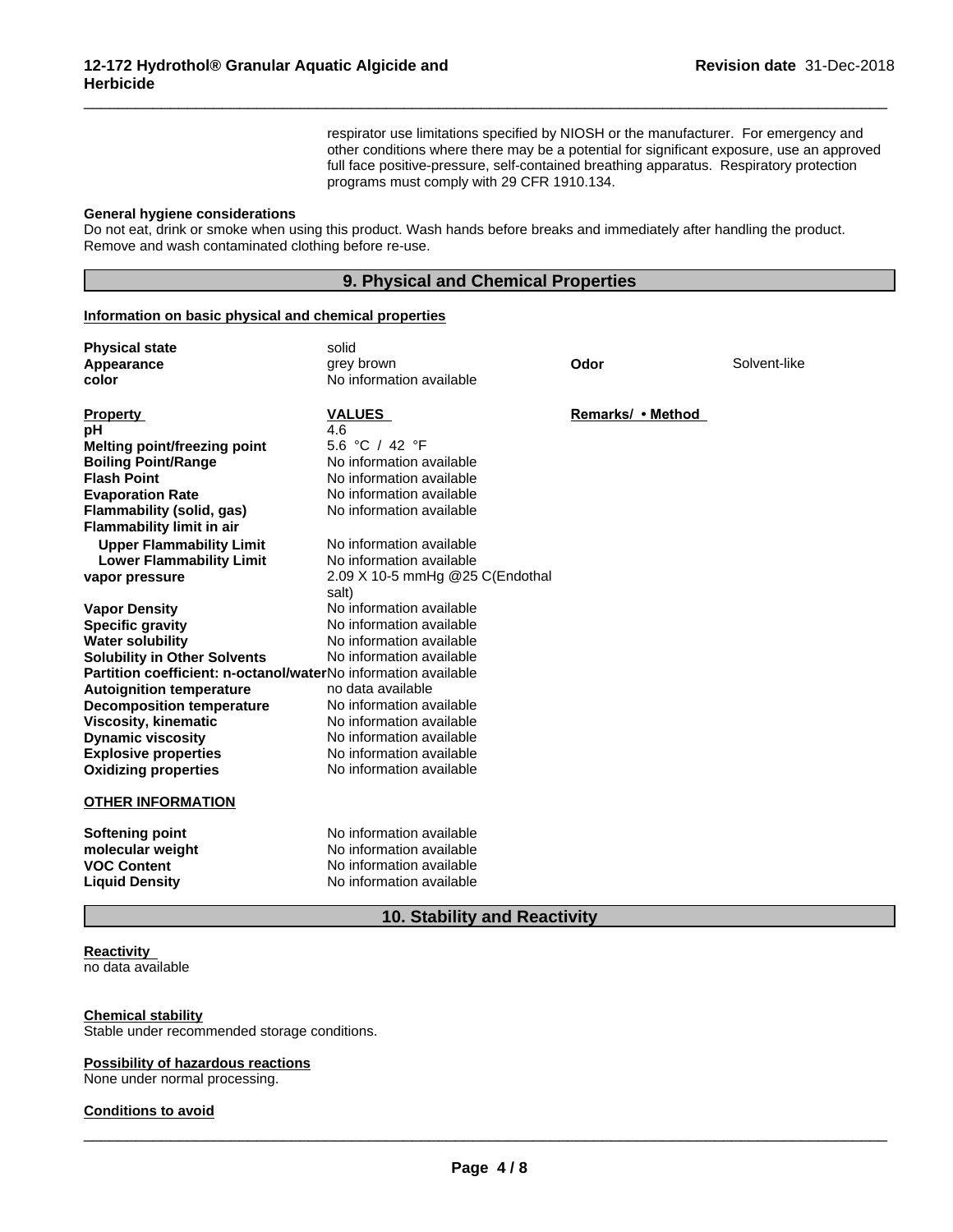Avoid dust formation. Not known.

## **incompatible materials**

No information available.

#### **Hazardous decomposition products**

Extreme temperatures may convert endothall product to endothall anhydride, a strong vessicant, causing blistering of eyes, mucous membranes and skin.

# **11. Toxicological Information**

 $\overline{\phantom{a}}$  ,  $\overline{\phantom{a}}$  ,  $\overline{\phantom{a}}$  ,  $\overline{\phantom{a}}$  ,  $\overline{\phantom{a}}$  ,  $\overline{\phantom{a}}$  ,  $\overline{\phantom{a}}$  ,  $\overline{\phantom{a}}$  ,  $\overline{\phantom{a}}$  ,  $\overline{\phantom{a}}$  ,  $\overline{\phantom{a}}$  ,  $\overline{\phantom{a}}$  ,  $\overline{\phantom{a}}$  ,  $\overline{\phantom{a}}$  ,  $\overline{\phantom{a}}$  ,  $\overline{\phantom{a}}$ 

## **Information on Likely Routes of Exposure**

| <b>Product information</b> | Single exposure studies indicate: Oral - Slightly toxic to rats (LD50 1,540 mg/kg)<br>Dermal - Practically non-toxic to rabbits (LD50 >10,000 mg/kg)<br>Inhalation - Practically non-toxic to rats (4 hr LC50 5.32 mg/l)<br>Skin irritation - Severely irritating<br>Eye irritation - Severely irritating Endothall<br>Intentional swallowing of 40 ml led to death within 12 hours. Skin allergy was observed in<br>guinea pigs following repeated exposure. Repeated dietary administration (Via gelatin<br>capsules) produced vomiting, diarrhea, sluggish movements, and liver, kidney and blood<br>effects in dogs. Long-term dietary administration to rats and mice produced effects in the<br>glandular stomach. High mortality rates and intestinal tumors considered to be secondary<br>to the effects in the stomach were observed in mice. Long-term application to the skin of<br>mice produced no tumors. No birth defects were observed in the offspring of rats exposed<br>orally during pregnancy, even at dosages that produced adverse effects on the mothers.<br>Skelatal abnormalities were observed in the offspring of rabbits and mice exposed during<br>pregnancy, butonly at dosages that produced adverse effects in the mothers. No genetic<br>changes were observed in tests using bacteria, animal cells or animals. |
|----------------------------|----------------------------------------------------------------------------------------------------------------------------------------------------------------------------------------------------------------------------------------------------------------------------------------------------------------------------------------------------------------------------------------------------------------------------------------------------------------------------------------------------------------------------------------------------------------------------------------------------------------------------------------------------------------------------------------------------------------------------------------------------------------------------------------------------------------------------------------------------------------------------------------------------------------------------------------------------------------------------------------------------------------------------------------------------------------------------------------------------------------------------------------------------------------------------------------------------------------------------------------------------------------------------------------------------------------------------------------------------|
| <b>Inhalation</b>          | May cause irritation of respiratory tract.                                                                                                                                                                                                                                                                                                                                                                                                                                                                                                                                                                                                                                                                                                                                                                                                                                                                                                                                                                                                                                                                                                                                                                                                                                                                                                         |
| Eye contact                | May cause irreversible damage to eyes.                                                                                                                                                                                                                                                                                                                                                                                                                                                                                                                                                                                                                                                                                                                                                                                                                                                                                                                                                                                                                                                                                                                                                                                                                                                                                                             |
| <b>Skin contact</b>        | Irritating to skin.                                                                                                                                                                                                                                                                                                                                                                                                                                                                                                                                                                                                                                                                                                                                                                                                                                                                                                                                                                                                                                                                                                                                                                                                                                                                                                                                |
| Ingestion                  | HARMFUL IF SWALLOWED.                                                                                                                                                                                                                                                                                                                                                                                                                                                                                                                                                                                                                                                                                                                                                                                                                                                                                                                                                                                                                                                                                                                                                                                                                                                                                                                              |
|                            |                                                                                                                                                                                                                                                                                                                                                                                                                                                                                                                                                                                                                                                                                                                                                                                                                                                                                                                                                                                                                                                                                                                                                                                                                                                                                                                                                    |

# **Information on Toxicological Effects**

| Symptoms                                                                                                                                                                      | No information available.                                                                                                                                                                                |
|-------------------------------------------------------------------------------------------------------------------------------------------------------------------------------|----------------------------------------------------------------------------------------------------------------------------------------------------------------------------------------------------------|
|                                                                                                                                                                               | Delayed and immediate effects as well as chronic effects from short and long-term exposure                                                                                                               |
| Sensitization<br>Mutagenic effects<br>Carcinogenicity<br><b>Reproductive effects</b><br><b>STOT - Single Exposure</b><br><b>STOT - Repeated Exposure</b><br>Aspiration hazard | No information available.<br>no data available.<br>There are no known carcinogenic chemicals in this product.<br>Not Available.<br>no data available.<br>no data available.<br>No information available. |
| <b>Numerical Measures of Toxicity - Product information</b>                                                                                                                   |                                                                                                                                                                                                          |
| LD50 Oral<br>LD50 Dermal<br><b>LC50 Inhalation</b>                                                                                                                            | 1540 mg/kg (rat)<br>$> 10000$ mg/kg (rat)<br>LC50/inhalation/4h/rat = $5.32 \text{ mg/l}$                                                                                                                |

## **12. Ecological Information**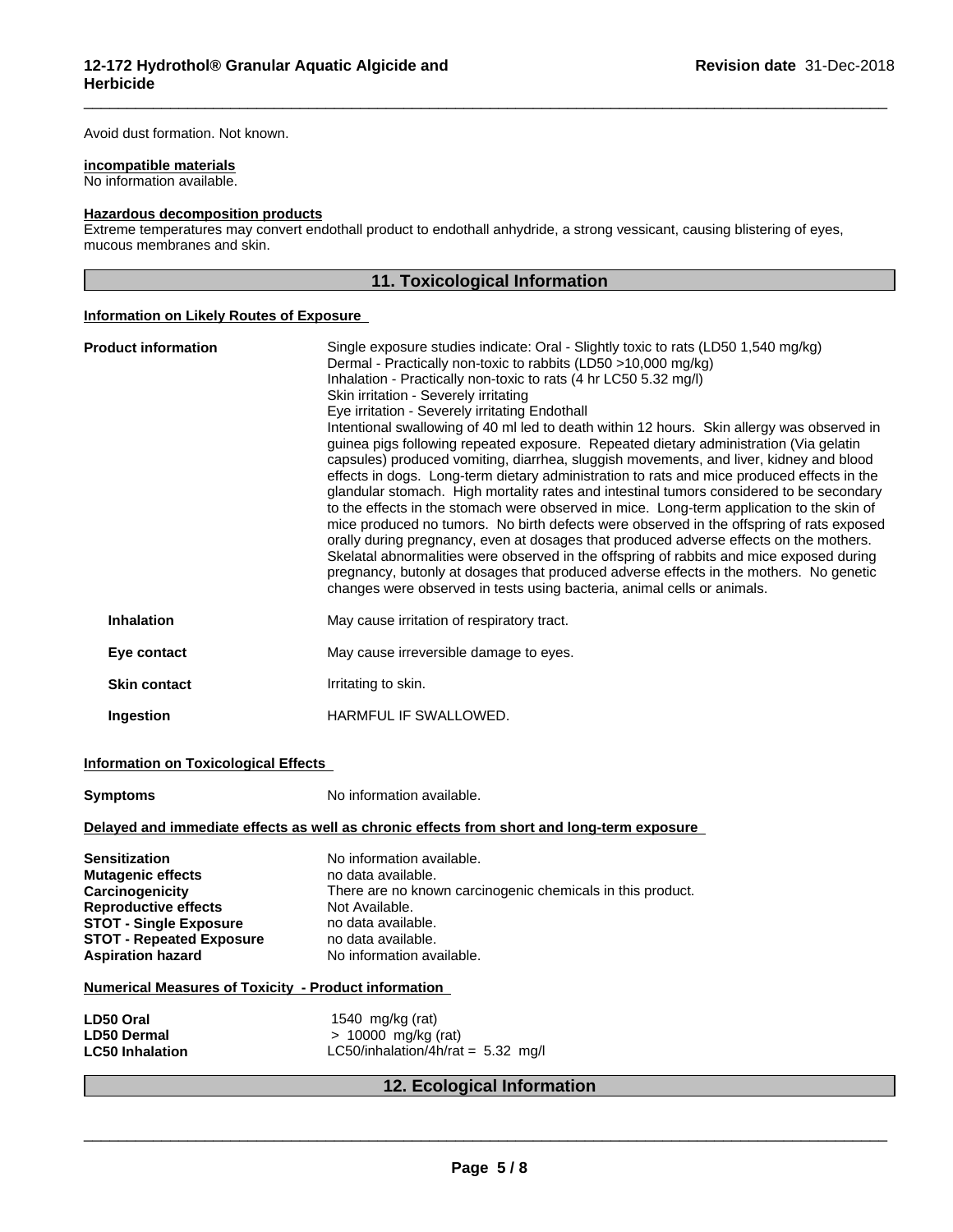$\overline{\phantom{a}}$  ,  $\overline{\phantom{a}}$  ,  $\overline{\phantom{a}}$  ,  $\overline{\phantom{a}}$  ,  $\overline{\phantom{a}}$  ,  $\overline{\phantom{a}}$  ,  $\overline{\phantom{a}}$  ,  $\overline{\phantom{a}}$  ,  $\overline{\phantom{a}}$  ,  $\overline{\phantom{a}}$  ,  $\overline{\phantom{a}}$  ,  $\overline{\phantom{a}}$  ,  $\overline{\phantom{a}}$  ,  $\overline{\phantom{a}}$  ,  $\overline{\phantom{a}}$  ,  $\overline{\phantom{a}}$ 

#### **ecotoxicity**

Endothall mono amine salt: Acute contact toxicity Honey Bee Practically non toxic Acute Toxicity Avain Northern Bobwhite Quail LD50 736 mg/kg Acute Toxicity Freshwater Fish EC50 Bluegill sunfish 0.94 ppm Rainbow trout 0.56 ppm Cutthroat trout 0.18 ppm Channel catfish 0.49 ppm Acute Toxicity Freshwater Invertebrates EC50 Daphnia magna 0.36 ppm (48 hr) Grasshrimp 0.05 ppm (96hr) Scud 2.0 ppm (48hr) Acute Toxcity Marine Invertebrates (flow thru) EC50 Mysid shrimp 2.2 ppm (96 hr) Acute Toxicity Marine Fish (Flow thru) EC50 Sheepshead minnow 3.5 ppm (96 hr)

#### **Persistence/Degradability**

no data available.

#### **Bioaccumulation/ Accumulation**

No information available.

#### **Other Adverse Effects**

no data available

| 13. Disposal Considerations    |                                                                                                                                                                                                                                                                                                                                                                      |  |
|--------------------------------|----------------------------------------------------------------------------------------------------------------------------------------------------------------------------------------------------------------------------------------------------------------------------------------------------------------------------------------------------------------------|--|
| <b>Waste Treatment Methods</b> |                                                                                                                                                                                                                                                                                                                                                                      |  |
| <b>Waste Disposal Method</b>   | Pesticide wastes are acutely hazardous. Improper disposal of excess pesticide or rinsate is<br>a violation of Federal law. If the wastes cannot be disposed of by use or according to label<br>instructions, contact your State Pesticide or Environmental Control Agency, or the<br>Hazardous Waste representative at the nearest EPA Regional Office for guidance. |  |
| <b>Contaminated packaging</b>  | Refer to product label.                                                                                                                                                                                                                                                                                                                                              |  |
|                                | <b>14. Transport Information</b>                                                                                                                                                                                                                                                                                                                                     |  |
|                                |                                                                                                                                                                                                                                                                                                                                                                      |  |
| <b>DOT</b>                     | <b>NOT REGULATED</b>                                                                                                                                                                                                                                                                                                                                                 |  |
| <b>TDG</b>                     | <b>NOT REGULATED</b>                                                                                                                                                                                                                                                                                                                                                 |  |
| <b>IATA</b>                    | <b>NOT REGULATED</b>                                                                                                                                                                                                                                                                                                                                                 |  |
| <b>IMDG</b>                    |                                                                                                                                                                                                                                                                                                                                                                      |  |
|                                |                                                                                                                                                                                                                                                                                                                                                                      |  |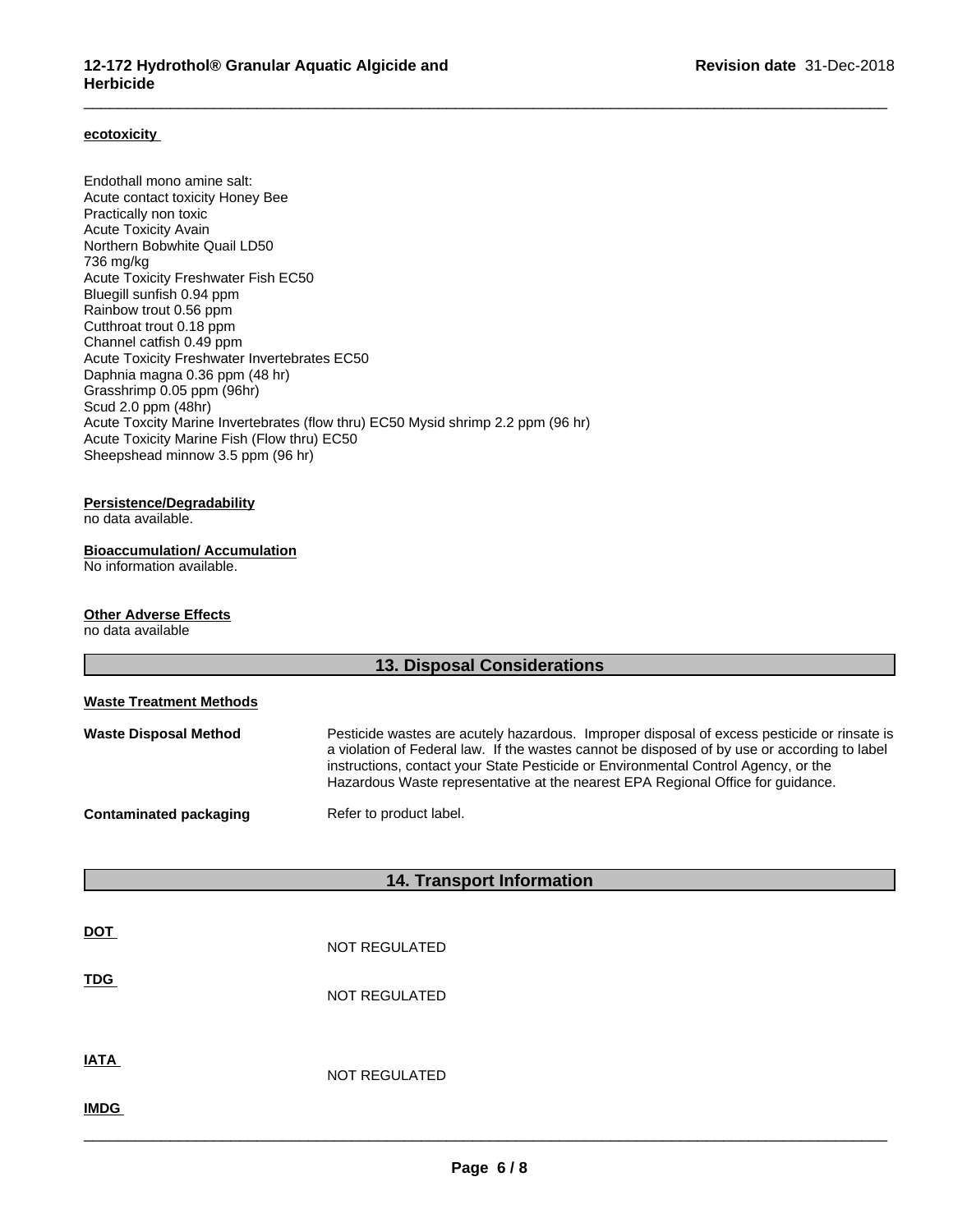NOT REGULATED

#### **15. Regulatory Information**

 $\overline{\phantom{a}}$  ,  $\overline{\phantom{a}}$  ,  $\overline{\phantom{a}}$  ,  $\overline{\phantom{a}}$  ,  $\overline{\phantom{a}}$  ,  $\overline{\phantom{a}}$  ,  $\overline{\phantom{a}}$  ,  $\overline{\phantom{a}}$  ,  $\overline{\phantom{a}}$  ,  $\overline{\phantom{a}}$  ,  $\overline{\phantom{a}}$  ,  $\overline{\phantom{a}}$  ,  $\overline{\phantom{a}}$  ,  $\overline{\phantom{a}}$  ,  $\overline{\phantom{a}}$  ,  $\overline{\phantom{a}}$ 

This chemical is a pesticide product registered by the Environmental Protection Agency and is subject to certain labeling requirements under federal pesticide law. These requirements differ from the classification criteria and hazard information required for safety data sheets, and for workplace labels of non-pesticide chemicals. Following is the hazard information as required on the pesticide label:

| signal word                      | <b>DANGER</b>                                                                                                                                                                |
|----------------------------------|------------------------------------------------------------------------------------------------------------------------------------------------------------------------------|
| <b>Ventilation Control</b>       | PESTICIDE APPLICATORS & WORKERS THESE WORKERS MUST REFER TO<br>PRODUCT LABELING AND DIRECTIONS FOR USE IN ACCORDANCE WITH EPA<br>WORKER PROTECTION STANDARD 40 CFR PART 170. |
| inverebrates.                    | Keep out of Reach of Children. Causes irreversible eye damage. May be fatal if swallowed. Toxic to fish and aquatic                                                          |
| <b>International Inventories</b> |                                                                                                                                                                              |
| <b>USINV</b>                     | Not present                                                                                                                                                                  |

| UƏINV           | <b>NOT present</b> |
|-----------------|--------------------|
| <b>DSL/NDSL</b> | Not present        |
| <b>EINECS/</b>  | Not Present        |
| <b>ELINCS</b>   |                    |
| <b>ENCS</b>     | Not Present        |
| China           | Not Present        |
| KECL            | Not Present        |
| <b>PICCS</b>    | Not Present        |
| <b>AICS</b>     | Not Present        |
| TSCA            | Not Present        |
|                 |                    |

 **TSCA** - United States Toxic Substances Control Act Section 8(b) Inventory  **DSL/NDSL** - Canadian Domestic Substances List/Non-Domestic Substances List  **EINECS/ELINCS** - European Inventory of Existing Commercial Chemical Substances/EU List of Notified Chemical Substances  **ENCS** - Japan Existing and New Chemical Substances

 **IECSC** - China Inventory of Existing Chemical Substances

 **KECL** - Korean Existing and Evaluated Chemical Substances

 **PICCS** - Philippines Inventory of Chemicals and Chemical Substances

 **AICS** - Australian Inventory of Chemical Substances

#### **Federal Regulations**

#### **SARA 313**

Section 313 of Title III of the Superfund Amendments and Reauthorization Act of 1986 (SARA). This product does not contain any chemicals which are subject to the reporting requirements of the Act and Title 40 of the Code of Federal Regulations, Part 372.

**CERCLA** Not applicable

**CERCLA SARA Product RQ** 0

**RCRA Pesticide Information**

## **State Regulations**